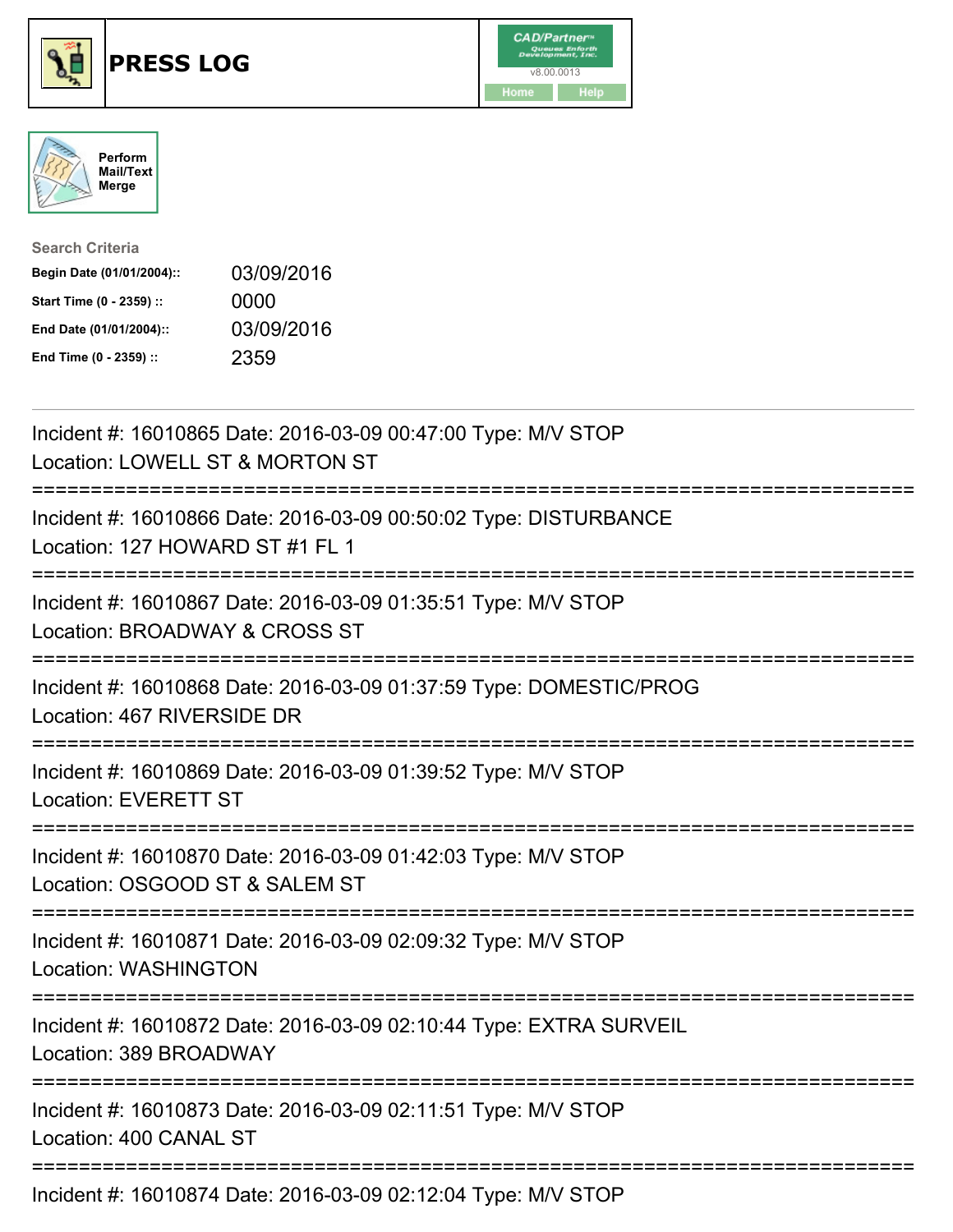Location: BROADWAY & CROSS ST =========================================================================== Incident #: 16010875 Date: 2016-03-09 02:24:19 Type: M/V STOP Location: SALEM ST & OSGOOD ST =========================================================================== Incident #: 16010876 Date: 2016-03-09 02:32:42 Type: M/V STOP Location: LOWELL ST & OXFORD ST =========================================================================== Incident #: 16010877 Date: 2016-03-09 02:38:36 Type: DISORDERLY Location: 1 GENERAL ST =========================================================================== Incident #: 16010878 Date: 2016-03-09 03:03:17 Type: M/V STOP Location: BROADWAY & MANCHESTER ST =========================================================================== Incident #: 16010879 Date: 2016-03-09 03:25:11 Type: EXTRA SURVEIL Location: 389 BROADWAY =========================================================================== Incident #: 16010880 Date: 2016-03-09 04:30:16 Type: ALARM/BURG Location: M-B DISTRIBUTOR, INCORPORATED / 1 GROCERY WY =========================================================================== Incident #: 16010881 Date: 2016-03-09 04:36:52 Type: NOTIFICATION Location: 4C BAILEY ST #2 =========================================================================== Incident #: 16010882 Date: 2016-03-09 04:47:04 Type: ASSSIT AMBULANC Location: 62 W DALTON ST #4 =========================================================================== Incident #: 16010883 Date: 2016-03-09 05:52:36 Type: ASSSIT OTHER PD Location: RT114 =========================================================================== Incident #: 16010884 Date: 2016-03-09 06:13:28 Type: ALARMS Location: HENNESSEY SCHOOL / 122 HANCOCK ST =========================================================================== Incident #: 16010885 Date: 2016-03-09 06:17:26 Type: M/V STOP Location: 700 ESSEX ST =========================================================================== Incident #: 16010886 Date: 2016-03-09 07:00:46 Type: M/V STOP Location: FRANKLIN ST & METHUEN ST =========================================================================== Incident #: 16010887 Date: 2016-03-09 07:05:55 Type: PARK & WALK Location: BROADWAY ===========================================================================

Incident #: 16010888 Date: 2016-03-09 07:08:06 Type: M/V STOP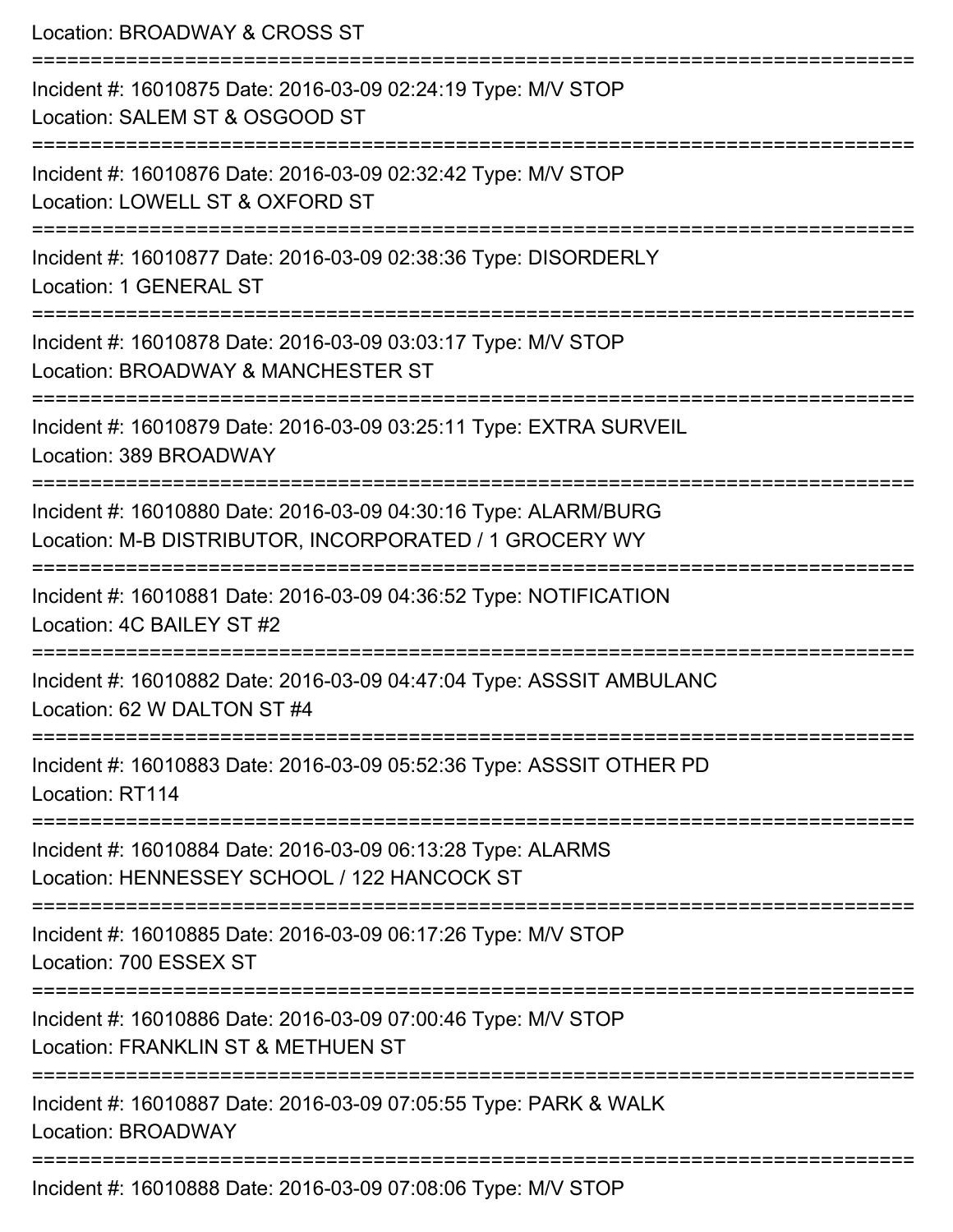| Incident #: 16010889 Date: 2016-03-09 07:09:36 Type: CLOSE STREET<br>Location: SALEM & SPRINGFIELD   |
|------------------------------------------------------------------------------------------------------|
| Incident #: 16010890 Date: 2016-03-09 07:23:58 Type: CLOSE STREET<br>Location: PARK ST & SARATOGA ST |
| Incident #: 16010891 Date: 2016-03-09 07:34:09 Type: ALARMS<br>Location: 15 FLORAL ST                |
| Incident #: 16010892 Date: 2016-03-09 07:57:42 Type: CLOSE STREET<br>Location: CORNISH ST & KNOX ST  |
| Incident #: 16010893 Date: 2016-03-09 08:00:45 Type: CLOSE STREET<br>Location: SUMMER ST & UNION ST  |
| Incident #: 16010894 Date: 2016-03-09 08:03:03 Type: ALARMS<br>Location: EBLEN STORE / 490 ESSEX ST  |
| Incident #: 16010895 Date: 2016-03-09 08:06:02 Type: ALARMS<br><b>Location: 18 FRANKLIN ST</b>       |
| Incident #: 16010896 Date: 2016-03-09 08:33:49 Type: MAL DAMAGE<br>Location: 27 LEONARD AV           |
| Incident #: 16010897 Date: 2016-03-09 08:34:57 Type: AUTO ACC/NO PI<br>Location: 107 COOLIDGE ST     |
| Incident #: 16010898 Date: 2016-03-09 08:50:54 Type: ALARMS<br>Location: 473 ESSEX ST                |
| Incident #: 16010899 Date: 2016-03-09 08:53:48 Type: ALARM/HOLD<br>Location: 234 HAMPSHIRE ST #B     |
| Incident #: 16010900 Date: 2016-03-09 09:11:40 Type: INVESTIGATION<br>Location: 200 LAWRENCE ST      |
| Incident #: 16010901 Date: 2016-03-09 09:24:58 Type: SUS PERS/MV<br>Location: 50 BROADWAY            |
| Incident #: 16010902 Date: 2016-03-09 09:56:20 Type: SPECIAL CHECK                                   |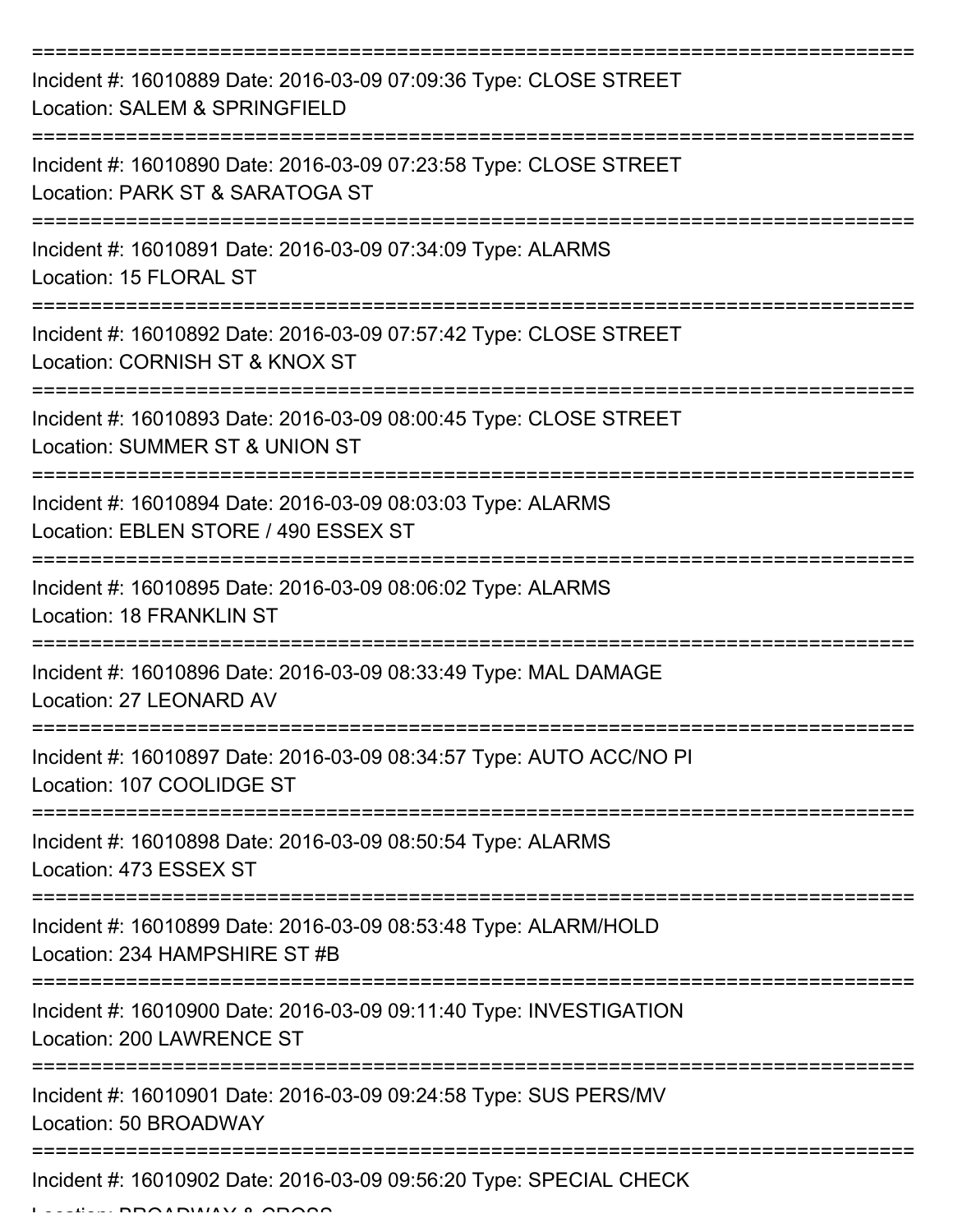| Incident #: 16010903 Date: 2016-03-09 09:59:16 Type: TOW OF M/V<br>Location: 150 PARK ST              |
|-------------------------------------------------------------------------------------------------------|
| Incident #: 16010904 Date: 2016-03-09 10:02:28 Type: INVESTIGATION<br>Location: BUTLER ST & WARREN ST |
| Incident #: 16010905 Date: 2016-03-09 10:10:46 Type: IDENTITY THEFT<br>Location: 305 ESSEX ST         |
| Incident #: 16010906 Date: 2016-03-09 10:29:53 Type: PARK & WALK<br>Location: BROADAY & BRADFORD      |
| Incident #: 16010907 Date: 2016-03-09 10:31:47 Type: ASSIST FIRE<br>Location: 112 MARSTON ST #312     |
| Incident #: 16010908 Date: 2016-03-09 10:34:00 Type: M/V STOP<br>Location: BRADFORD ST & FRANKLIN ST  |
| Incident #: 16010910 Date: 2016-03-09 10:52:45 Type: INVESTIGATION<br>Location: 135 BUTLER ST         |
| Incident #: 16010909 Date: 2016-03-09 10:53:15 Type: INVESTIGATION<br>Location: 70 NORTH PARISH RD    |
| Incident #: 16010911 Date: 2016-03-09 10:56:39 Type: LOUD NOISE<br>Location: BIGELOW ST & CARLETON ST |
| Incident #: 16010914 Date: 2016-03-09 10:57:39 Type: INVESTIGATION<br>Location: 100 ERIVING ST        |
| Incident #: 16010912 Date: 2016-03-09 10:57:40 Type: LARCENY/PAST<br>Location: 36 JACKSON ST          |
| Incident #: 16010913 Date: 2016-03-09 10:57:54 Type: M/V STOP<br>Location: PHILLIPS ST & SALEM ST     |
| Incident #: 16010915 Date: 2016-03-09 11:01:08 Type: M/V STOP<br>Location: 59 OSGOOD ST               |
| Incident #: 16010916 Date: 2016-03-09 11:08:42 Type: ASSSIT AMBULANC                                  |

Location: 188 CADDEN ST #7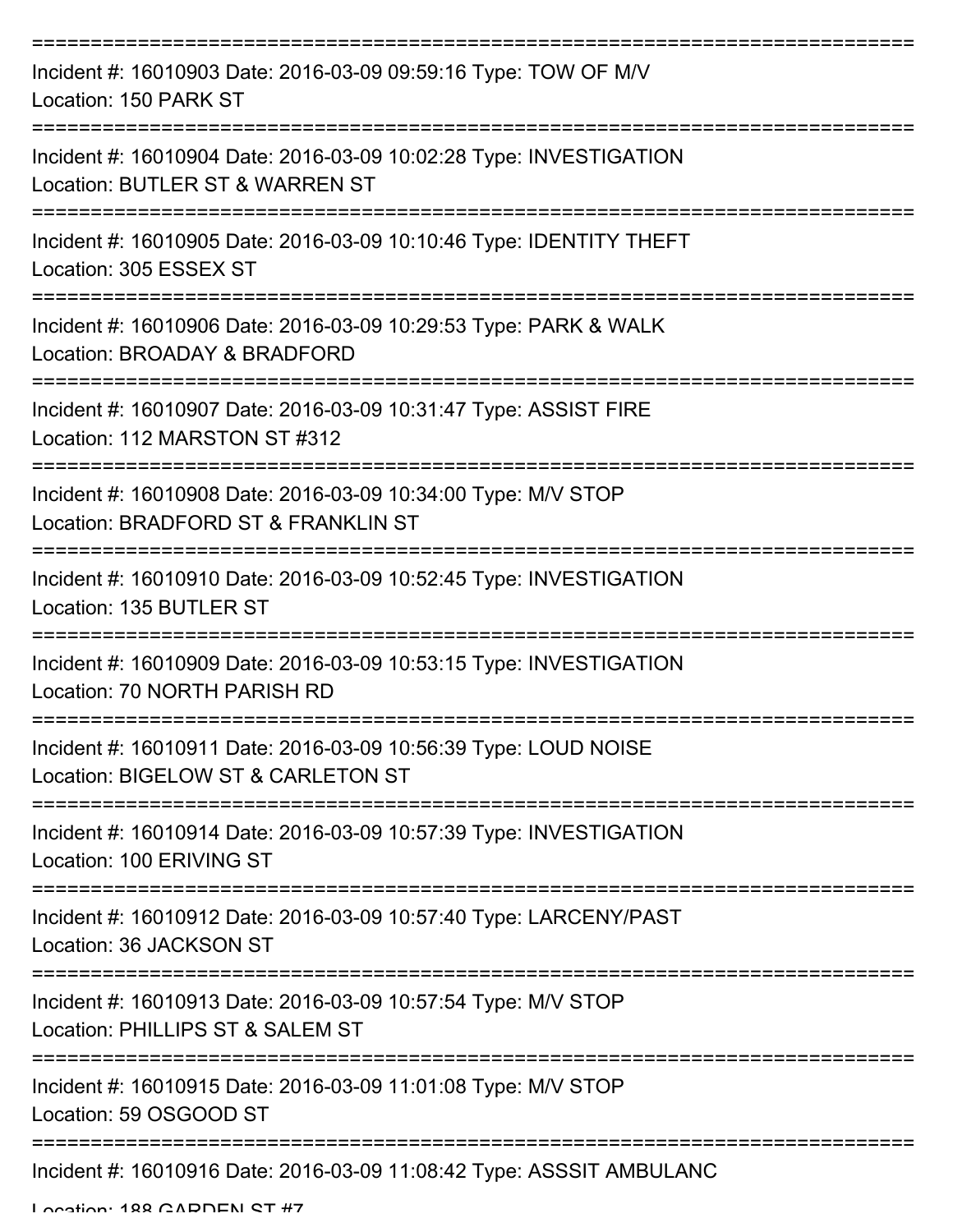| Incident #: 16010917 Date: 2016-03-09 11:11:30 Type: M/V STOP<br>Location: 97 GREENFIELD ST                       |
|-------------------------------------------------------------------------------------------------------------------|
| Incident #: 16010918 Date: 2016-03-09 11:17:27 Type: ALARM/HOLD<br>Location: 290 MERRIMACK ST                     |
| Incident #: 16010919 Date: 2016-03-09 11:20:27 Type: M/V STOP<br><b>Location: SHAWSHEEN RD</b>                    |
| Incident #: 16010921 Date: 2016-03-09 11:39:09 Type: TOW OF M/V<br>Location: 116 THOREAU WAY                      |
| Incident #: 16010920 Date: 2016-03-09 11:39:14 Type: M/V STOP<br>Location: 422 SOUTH BROADWAY                     |
| Incident #: 16010922 Date: 2016-03-09 11:42:17 Type: M/V STOP<br><b>Location: CENTRAL BRIDGE</b>                  |
| Incident #: 16010923 Date: 2016-03-09 11:42:48 Type: PARK & WALK<br>Location: BRADFORD ST & BROADWAY              |
| Incident #: 16010924 Date: 2016-03-09 11:45:54 Type: M/V STOP<br>Location: 434 SOUTH BROADWAY                     |
| Incident #: 16010925 Date: 2016-03-09 11:47:41 Type: M/V STOP<br>Location: BRADFORD ST & BROADWAY                 |
| Incident #: 16010926 Date: 2016-03-09 11:50:08 Type: DRUG VIO<br><b>Location: 141 BENNINGTON ST</b>               |
| Incident #: 16010927 Date: 2016-03-09 11:51:50 Type: CK WELL BEING<br>Location: DURSO AV & WINTHROP AV            |
| Incident #: 16010929 Date: 2016-03-09 12:04:19 Type: CK WELL BEING<br>Location: 69 INMAN ST #A                    |
| Incident #: 16010928 Date: 2016-03-09 12:04:37 Type: M/V STOP<br>Location: HAMPSHIRE ST & MYRTLE ST               |
| Incident #: 16010930 Date: 2016-03-09 12:07:05 Type: ALARM/BURG<br>Location: CEPEDA RESD / 26 WOODLAND CT #UNIT A |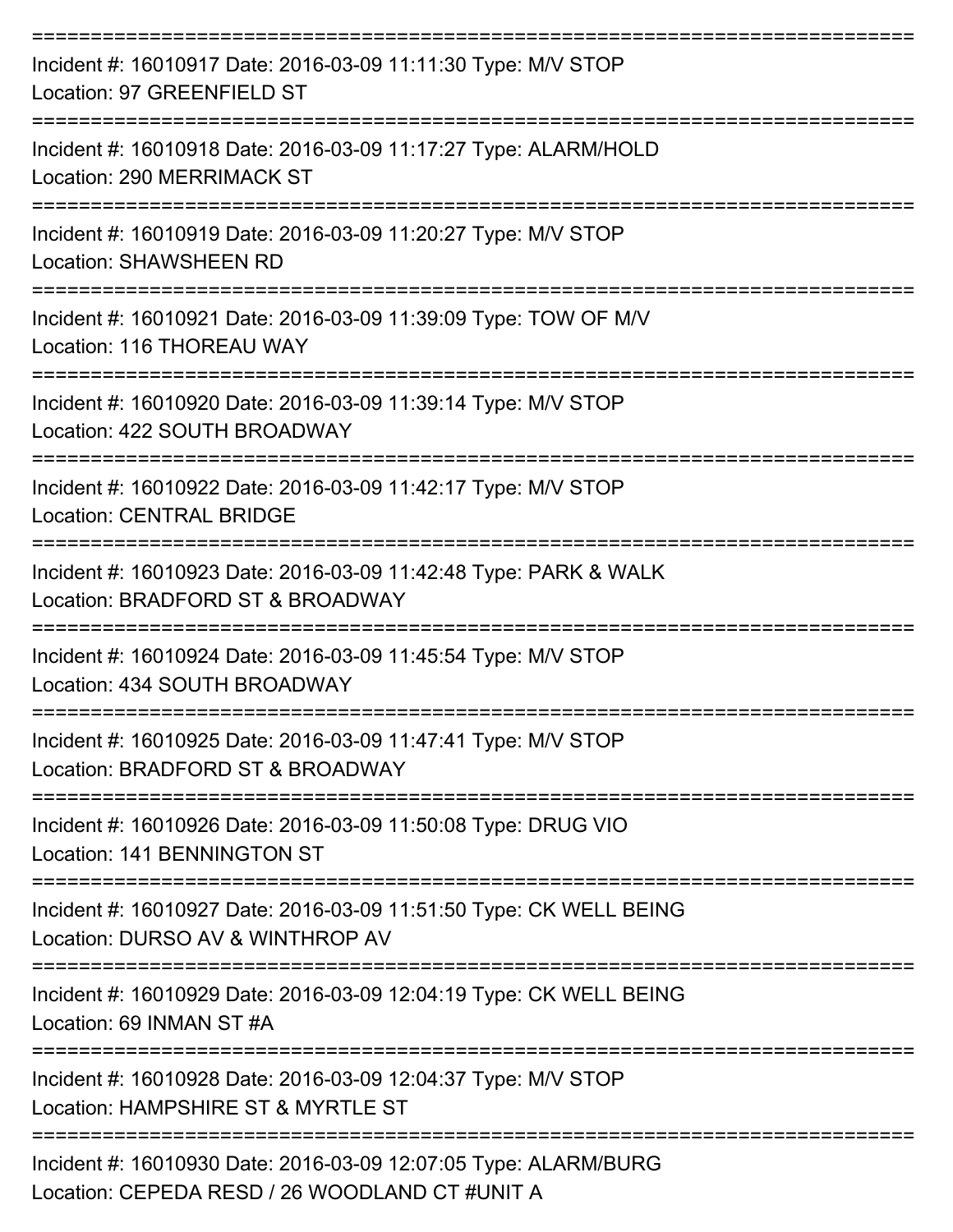| Incident #: 16010931 Date: 2016-03-09 12:17:02 Type: M/V STOP<br>Location: HAVERHILL & AMES                                                  |  |
|----------------------------------------------------------------------------------------------------------------------------------------------|--|
| Incident #: 16010934 Date: 2016-03-09 12:18:07 Type: VIO CITY ORD<br>Location: COOLIDGE ST & BELKNAP                                         |  |
| Incident #: 16010932 Date: 2016-03-09 12:18:51 Type: NOTIFICATION<br>Location: 151 FARNHAM ST FL 2NDFL<br>================================== |  |
| Incident #: 16010933 Date: 2016-03-09 12:19:45 Type: 209A/SERVE<br>Location: 115 ALDER ST                                                    |  |
| Incident #: 16010935 Date: 2016-03-09 12:22:55 Type: LIC PLATE STO<br>Location: 324 S UNION ST                                               |  |
| Incident #: 16010936 Date: 2016-03-09 12:27:43 Type: COURT DOC SERVE<br>Location: 30 EXCHANGE ST                                             |  |
| Incident #: 16010937 Date: 2016-03-09 12:31:09 Type: 209A/SERVE<br>Location: 3 LEA ST                                                        |  |
| Incident #: 16010938 Date: 2016-03-09 12:40:11 Type: 209A/SERVE<br>Location: 63 WARWICK ST                                                   |  |
| Incident #: 16010939 Date: 2016-03-09 12:46:06 Type: WARRANT SERVE<br>Location: ONE STOP MARKET / 136 ESSEX ST                               |  |
| Incident #: 16010940 Date: 2016-03-09 12:48:03 Type: 209A/SERVE<br>Location: 260 AMES                                                        |  |
| Incident #: 16010941 Date: 2016-03-09 12:54:17 Type: 209A/SERVE<br>Location: 304 LOWELL ST                                                   |  |
| Incident #: 16010942 Date: 2016-03-09 12:56:02 Type: DRUG VIO<br>Location: ESSEX ST & RIVERSIDE DR                                           |  |
| Incident #: 16010943 Date: 2016-03-09 13:00:13 Type: COURT DOC SERVE<br>Location: 54 MELVIN ST                                               |  |
| Incident #: 16010944 Date: 2016-03-09 13:01:46 Type: TOW OF M/V<br><b>Location: AMESBURY ST</b>                                              |  |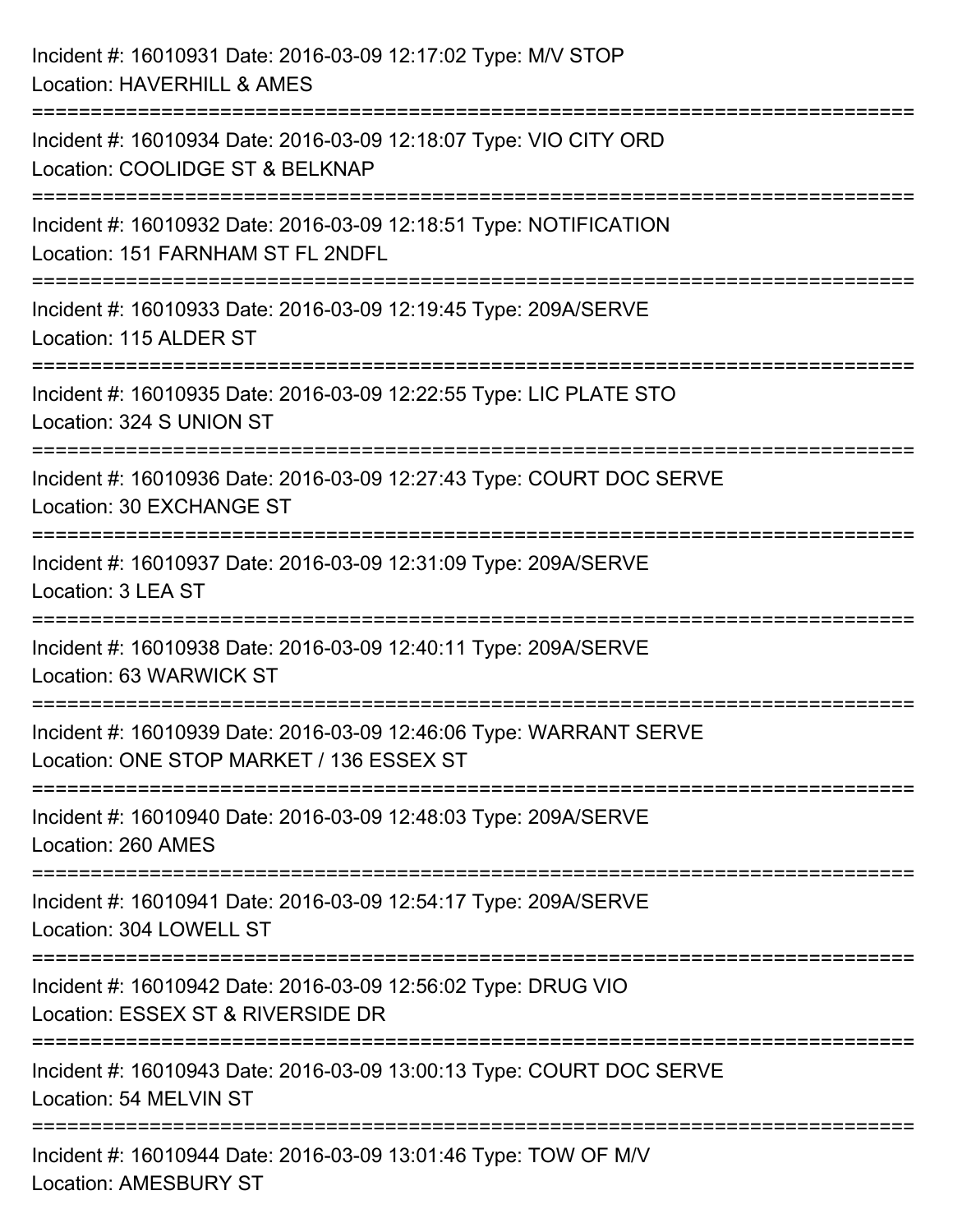| Incident #: 16010945 Date: 2016-03-09 13:03:04 Type: COURT DOC SERVE<br>Location: 54 MELVIN ST #1019                                                   |
|--------------------------------------------------------------------------------------------------------------------------------------------------------|
| :===================<br>Incident #: 16010946 Date: 2016-03-09 13:04:44 Type: PARK & WALK<br>Location: BROADWAY                                         |
| Incident #: 16010948 Date: 2016-03-09 13:10:39 Type: SUICIDE ATTEMPT<br>Location: 34 PARKER ST #APT5<br>:===========================                   |
| Incident #: 16010947 Date: 2016-03-09 13:11:57 Type: PARK & WALK<br>Location: BROADWAY & CROSS                                                         |
| Incident #: 16010949 Date: 2016-03-09 13:13:22 Type: SUS PERS/MV<br>Location: 73 SHWSHEEN                                                              |
| Incident #: 16010950 Date: 2016-03-09 13:21:24 Type: NOISE ORD<br>Location: STEVENS CT & STORROW ST                                                    |
| Incident #: 16010951 Date: 2016-03-09 13:23:19 Type: SUS PERS/MV<br>Location: NEW BALANCE ATHLETIC SHOE CORP / 5 S UNION ST<br>======================= |
| Incident #: 16010952 Date: 2016-03-09 13:37:20 Type: M/V STOP<br>Location: BROADWAY & HAVERHILL ST                                                     |
| Incident #: 16010953 Date: 2016-03-09 13:37:58 Type: A&B PAST<br>Location: 70 N PARISH RD                                                              |
| Incident #: 16010954 Date: 2016-03-09 13:40:54 Type: DISTURBANCE<br>Location: 45 TREMONT ST                                                            |
| Incident #: 16010955 Date: 2016-03-09 13:45:56 Type: COURT DOC SERVE<br>Location: 60 KINGSTON ST                                                       |
| Incident #: 16010956 Date: 2016-03-09 13:53:05 Type: COURT DOC SERVE<br>Location: 46 CAMBRIDGE ST                                                      |
| Incident #: 16010957 Date: 2016-03-09 13:53:10 Type: INVESTIGATION<br>Location: 115 MARKET ST                                                          |
| Incident #: 16010958 Date: 2016-03-09 13:57:06 Type: AUTO ACC/UNK PI<br>Location: RESERVOIR ST & CEMETERY                                              |

===========================================================================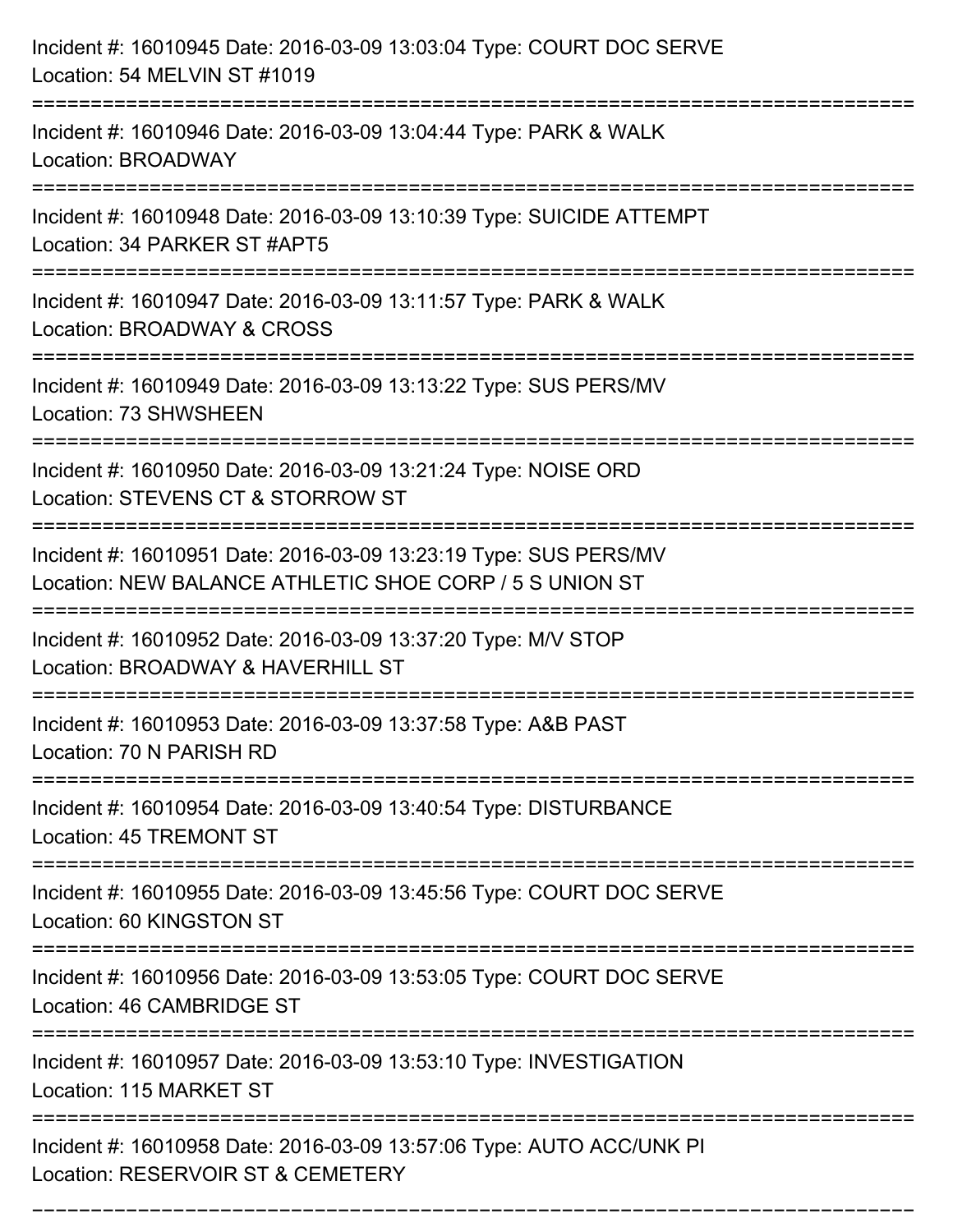| Incident #: 16010959 Date: 2016-03-09 14:01:11 Type: COURT DOC SERVE<br>Location: 151 FARNHAM ST                                    |
|-------------------------------------------------------------------------------------------------------------------------------------|
| :==========================<br>Incident #: 16010960 Date: 2016-03-09 14:01:12 Type: DISTURBANCE<br>Location: 81 CROSS ST FL 1STFL   |
| Incident #: 16010961 Date: 2016-03-09 14:09:13 Type: DOMESTIC/PAST<br>Location: 99 ABBOTT ST<br>=========================           |
| Incident #: 16010962 Date: 2016-03-09 14:11:23 Type: M/V STOP<br>Location: SOUTH UNION                                              |
| Incident #: 16010963 Date: 2016-03-09 14:12:40 Type: 209A/SERVE<br>Location: 63 WARWICK ST                                          |
| Incident #: 16010964 Date: 2016-03-09 14:14:00 Type: DISTURBANCE<br>Location: COMMON ST & JACKSON ST<br>=========================   |
| Incident #: 16010965 Date: 2016-03-09 14:22:05 Type: MV/BLOCKING<br>Location: 375 LAWRENCE ST<br>================================== |
| Incident #: 16010966 Date: 2016-03-09 14:25:06 Type: SPECIAL CHECK<br>Location: BROADWAY & CROSS                                    |
| Incident #: 16010967 Date: 2016-03-09 14:26:44 Type: IDENTITY THEFT<br>Location: 41 BERKELEY ST #5                                  |
| Incident #: 16010968 Date: 2016-03-09 14:35:01 Type: M/V STOP<br>Location: S UNION ST & SALEM ST                                    |
| Incident #: 16010969 Date: 2016-03-09 14:35:53 Type: DISTURBANCE<br>Location: 100 HAWTHORNE WAY                                     |
| Incident #: 16010970 Date: 2016-03-09 14:37:04 Type: CK WELL BEING<br>Location: LAWRENCE ST & LOWELL ST                             |
| Incident #: 16010971 Date: 2016-03-09 14:39:59 Type: MEDIC SUPPORT<br>Location: 115 MARKET ST FL 2NDFL                              |
| Incident #: 16010972 Date: 2016-03-09 14:49:53 Type: SPECIAL CHECK<br>Location: BROADWAY & CROSS                                    |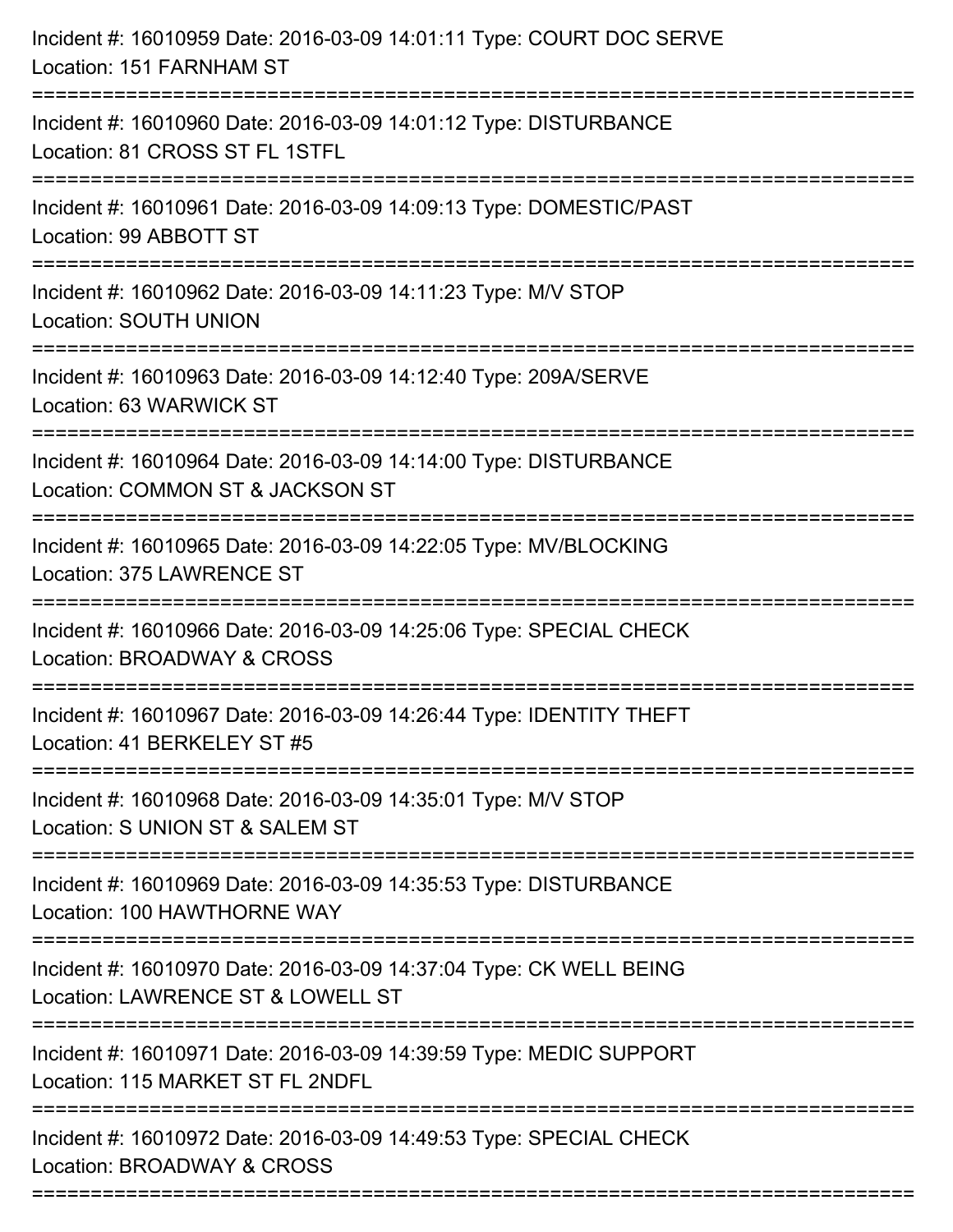Location: 132 BAILEY ST FL 2ND

| Incident #: 16010974 Date: 2016-03-09 15:10:48 Type: AUTO ACC/NO PI<br>Location: 37 MARSTON ST                             |
|----------------------------------------------------------------------------------------------------------------------------|
| Incident #: 16010975 Date: 2016-03-09 15:11:06 Type: ALARM/BURG<br>Location: 3 DOGS DINER / 13 S BROADWAY                  |
| Incident #: 16010977 Date: 2016-03-09 15:15:50 Type: MAL DAMAGE<br>Location: 121 BAILEY ST                                 |
| Incident #: 16010976 Date: 2016-03-09 15:15:56 Type: MV/BLOCKING<br>Location: 95 OAK ST                                    |
| Incident #: 16010978 Date: 2016-03-09 15:25:40 Type: ALARM/BURG<br>Location: 34 BODWELL ST                                 |
| Incident #: 16010979 Date: 2016-03-09 15:26:09 Type: THREATS<br>Location: 383 HAVERHILL ST #1                              |
| Incident #: 16010980 Date: 2016-03-09 15:39:08 Type: M/V STOP<br>Location: SOUTH UNION & MERRIMACK                         |
| Incident #: 16010981 Date: 2016-03-09 15:42:14 Type: M/V STOP<br>Location: 129 SPRINGFIELD ST                              |
| Incident #: 16010982 Date: 2016-03-09 15:42:56 Type: M/V STOP<br>Location: 64 SALEM ST                                     |
| ====================<br>Incident #: 16010983 Date: 2016-03-09 15:46:43 Type: M/V STOP<br>Location: ANDOVER ST & S UNION ST |
| Incident #: 16010984 Date: 2016-03-09 15:51:01 Type: M/V STOP<br>Location: 3 WINTHROP AV                                   |
| Incident #: 16010985 Date: 2016-03-09 15:55:43 Type: M/V STOP<br>Location: 422 S BROADWAY                                  |
| Incident #: 16010986 Date: 2016-03-09 15:56:53 Type: M/V STOP<br>Location: LOWELL & FRANKLIN                               |
|                                                                                                                            |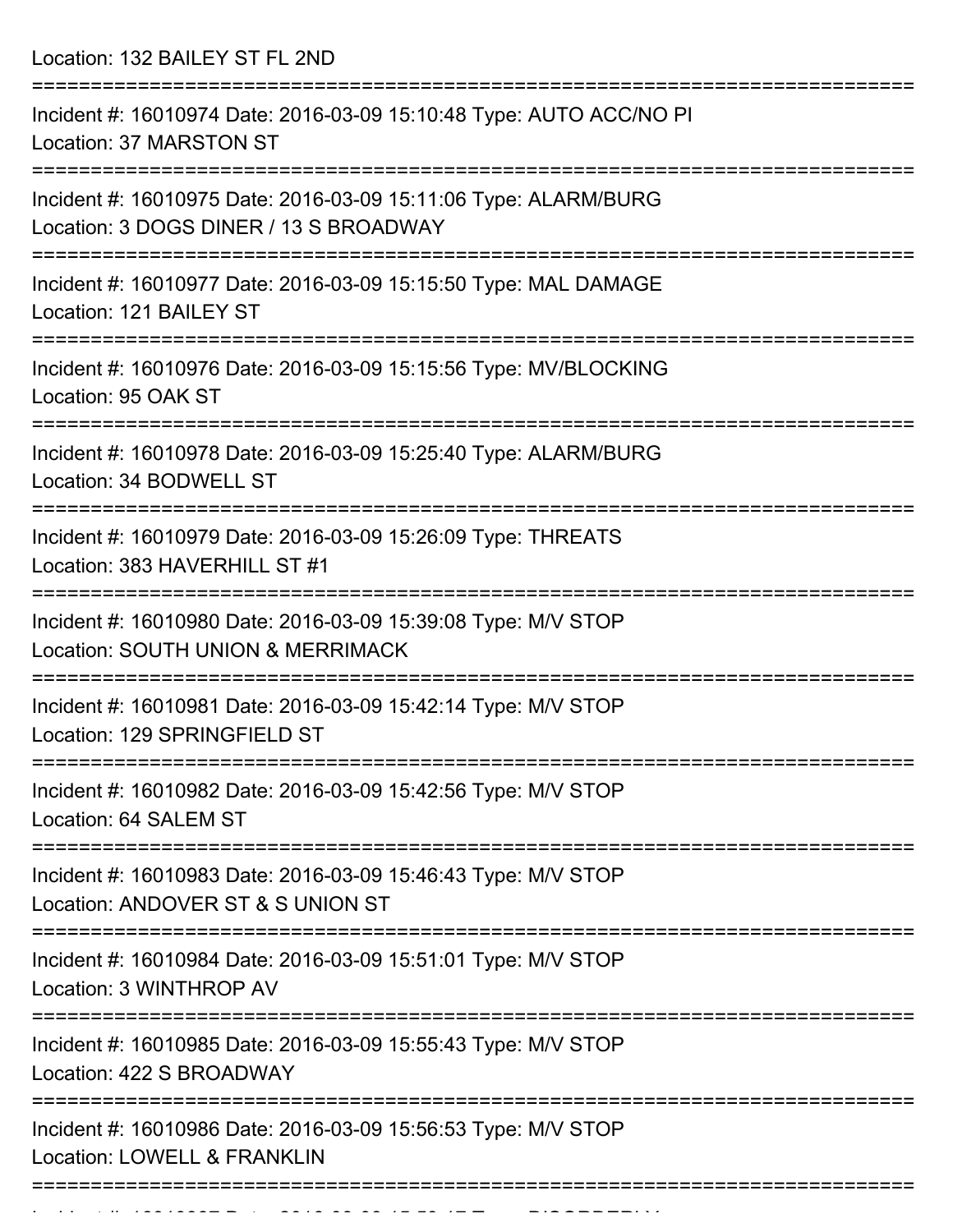| Incident #: 16010988 Date: 2016-03-09 16:01:43 Type: AUTO ACC/UNK PI<br>Location: HAMPSHIRE ST & MYRTLE ST           |
|----------------------------------------------------------------------------------------------------------------------|
| Incident #: 16010989 Date: 2016-03-09 16:31:11 Type: M/V STOP<br>Location: MERRIMACK ST & S UNION ST                 |
| Incident #: 16010990 Date: 2016-03-09 16:43:27 Type: MEDIC SUPPORT<br>Location: 659 ESSEX ST #APT6-19                |
| Incident #: 16010991 Date: 2016-03-09 16:57:37 Type: LOST PROPERTY<br>Location: 92 BEACON ST #5                      |
| Incident #: 16010992 Date: 2016-03-09 17:06:33 Type: MV/BLOCKING<br><b>Location: MARSTON ST</b>                      |
| Incident #: 16010993 Date: 2016-03-09 17:29:08 Type: M/V STOP<br>Location: CENTRAL BRIDGE / 0 MERRIMACK ST           |
| Incident #: 16010994 Date: 2016-03-09 17:59:03 Type: M/V STOP<br>Location: DUCK BRIDGE / 0 ISLAND ST                 |
| Incident #: 16010995 Date: 2016-03-09 18:03:48 Type: NOISE ORD<br>Location: 105 JACKSON ST FL 3                      |
| Incident #: 16010996 Date: 2016-03-09 18:05:51 Type: M/V STOP<br>Location: KINGSTON ST & S BROADWAY                  |
| Incident #: 16010997 Date: 2016-03-09 18:24:38 Type: ALARM/BURG<br>Location: 16-18 BALLARD WY                        |
| Incident #: 16010998 Date: 2016-03-09 18:27:21 Type: NOISE ORD<br>Location: 60 MILTON ST                             |
| Incident #: 16010999 Date: 2016-03-09 18:34:13 Type: DOMESTIC/PAST<br>Location: LIGHTSHIP LIQUOR INC / 94 S UNION ST |
| Incident #: 16011000 Date: 2016-03-09 18:39:44 Type: INVESTIGATION<br>Location: BERKELEY ST & BRUCE ST               |
|                                                                                                                      |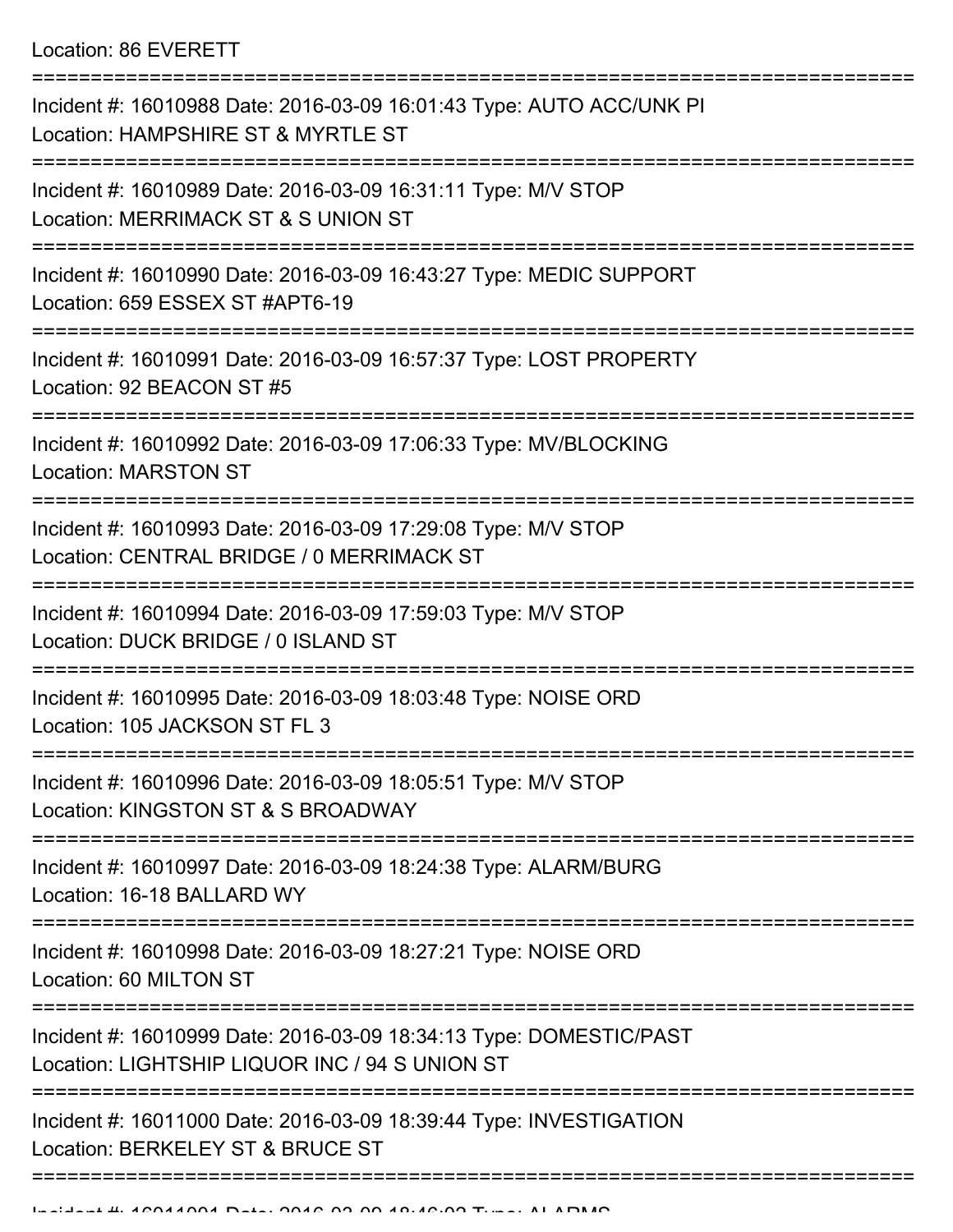Location: 65 BROOKFIFLD ST =========================================================================== Incident #: 16011002 Date: 2016-03-09 18:52:56 Type: FIRE Location: BEACON ST AND DIAMOND ST =========================================================================== Incident #: 16011003 Date: 2016-03-09 18:57:59 Type: DISORDERLY Location: DANA ST & SANBORN ST =========================================================================== Incident #: 16011004 Date: 2016-03-09 19:02:39 Type: M/V STOP Location: CANAL ST & JACKSON ST =========================================================================== Incident #: 16011005 Date: 2016-03-09 19:08:05 Type: NOISE ORD Location: HAFFNERS / 34 PARKER ST =========================================================================== Incident #: 16011006 Date: 2016-03-09 19:09:58 Type: MAL DAMAGE Location: LAWRENCE ST & OAK ST =========================================================================== Incident #: 16011007 Date: 2016-03-09 19:15:51 Type: M/V STOP Location: GARDEN ST & NEWBURY ST =========================================================================== Incident #: 16011008 Date: 2016-03-09 19:26:42 Type: NOISE ORD Location: 39 BOWDOIN ST =========================================================================== Incident #: 16011009 Date: 2016-03-09 19:29:58 Type: M/V STOP Location: 225 ESSEX ST =========================================================================== Incident #: 16011010 Date: 2016-03-09 19:51:13 Type: THREATS Location: 147 HAVERHILL ST =========================================================================== Incident #: 16011011 Date: 2016-03-09 20:03:22 Type: DISTURBANCE Location: E PLATT ST =========================================================================== Incident #: 16011012 Date: 2016-03-09 20:13:44 Type: M/V STOP Location: MELROSE TER =========================================================================== Incident #: 16011013 Date: 2016-03-09 20:14:29 Type: DISTURBANCE Location: MELROSE ST & WATER ST =========================================================================== Incident #: 16011014 Date: 2016-03-09 20:32:51 Type: M/V STOP Location: LAWRENCE ST & METHUEN ST

===========================================================================

Incident #: 16011015 Date: 2016-03-09 20:36:36 Type: FIRE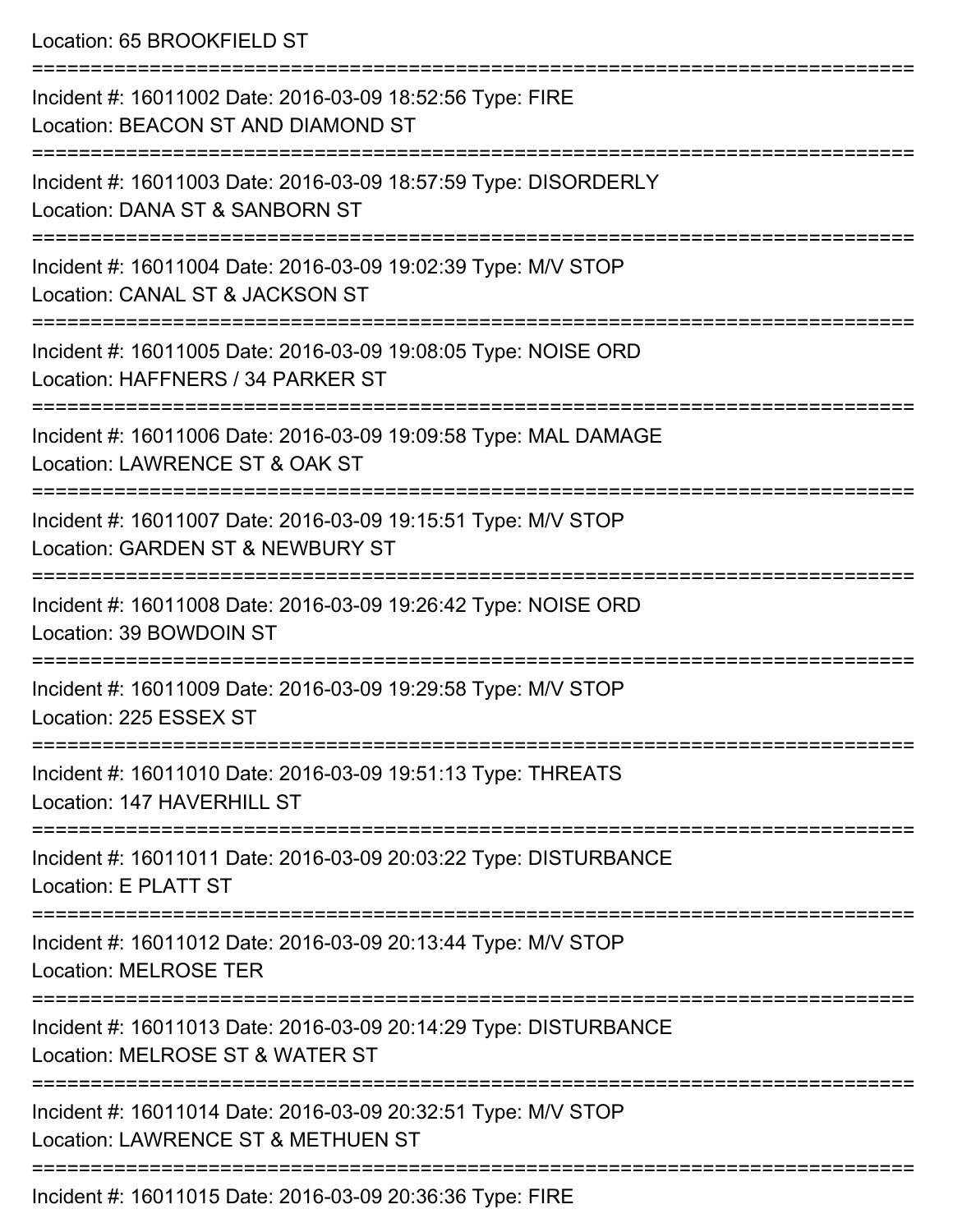| Incident #: 16011016 Date: 2016-03-09 20:44:53 Type: WARRANT SERVE<br>Location: 90 LOWELL ST         |
|------------------------------------------------------------------------------------------------------|
| Incident #: 16011017 Date: 2016-03-09 20:51:10 Type: STOL/MV/PAS<br>Location: BROADWAY & STAFFORD ST |
| Incident #: 16011018 Date: 2016-03-09 21:21:43 Type: AUTO ACC/NO PI<br>Location: MANCHESTER & MAY    |
| Incident #: 16011019 Date: 2016-03-09 21:24:42 Type: M/V STOP<br>Location: 222 ESSEX ST              |
| Incident #: 16011020 Date: 2016-03-09 21:55:09 Type: ALARMS<br>Location: 75 NEWTON ST                |
| Incident #: 16011021 Date: 2016-03-09 21:55:54 Type: M/V STOP<br>Location: METHUEN ST & MILL ST      |
| Incident #: 16011023 Date: 2016-03-09 22:04:27 Type: M/V STOP<br>Location: ABBOTT ST & OSGOOD ST     |
| Incident #: 16011022 Date: 2016-03-09 22:05:52 Type: DISTURBANCE<br>Location: 75 MANCHESTER ST       |
| Incident #: 16011024 Date: 2016-03-09 22:09:52 Type: NOISE ORD<br>Location: 5 BUNKERHILL ST          |
| Incident #: 16011025 Date: 2016-03-09 22:11:06 Type: DISTURBANCE<br>Location: 15 STATE ST            |
| Incident #: 16011026 Date: 2016-03-09 22:22:41 Type: M/V STOP<br>Location: BROOK ST & UNION ST       |
| Incident #: 16011027 Date: 2016-03-09 22:29:09 Type: SUICIDE ATTEMPT<br>Location: 109 MARGIN ST      |
| Incident #: 16011028 Date: 2016-03-09 22:30:29 Type: M/V STOP<br>Location: HAMPSHIRE ST & LOWELL ST  |
| Incident #: 16011029 Date: 2016-03-09 22:42:24 Type: LOUD NOISE                                      |